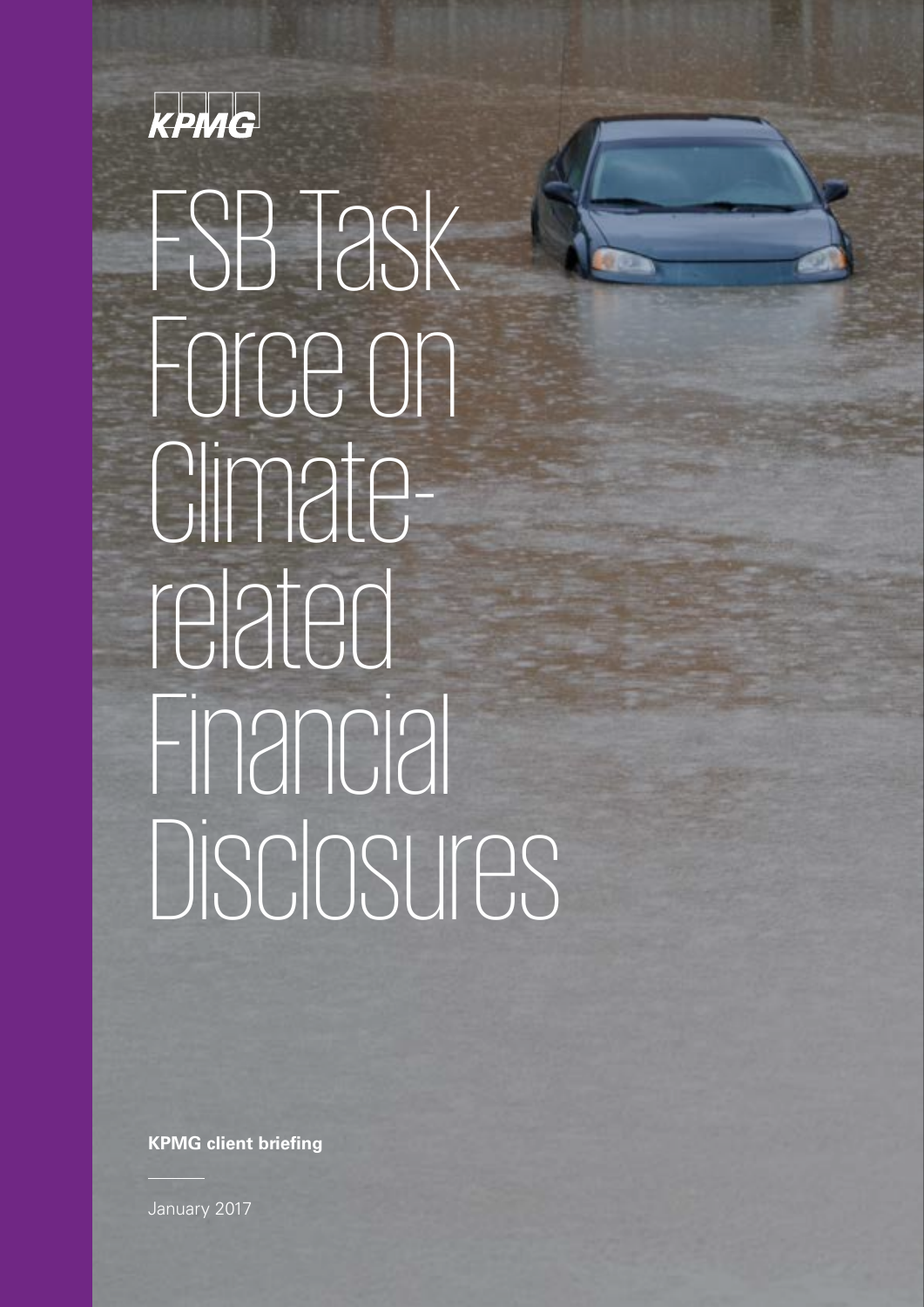# What is the Task Force and why has it been set up?

Climate change is emerging as a threat to the stability of the fnancial system. The G20 fnance ministers and Central Bank governors therefore asked the Financial Stability Board (FSB) to review how the fnancial sector can best take account of climate-related issues.

In order for investors, lenders, insurers and other fnancial stakeholders to build climate-related risks into their decisions, corporations need to provide relevant information. However, this information is currently not available and there is not a recognized framework for corporations to identify, quantity and report climate-related financial risks.

That is why, in December 2015, Mark Carney — the Chair of the FSB and Governor of the Bank of England announced the formation of the **Task Force on Climaterelated Financial Disclosures (TCFD)**.

It is the frst international initiative to examine climate change in a financial stability context.

### **What has the Task Force done and what will happen next?**

In December 2016, the Task Force released its Recommendations report. This report provides recommendations for data preparers to disclose consistent information on the climate-related risks and opportunities they face and the potential financial impacts.

In preparing this report, the Task Force reviewed existing disclosure initiatives and analyzed the gap between what exists and what is needed. It has worked to identify key climate-related risks, to catalogue the information that fnancial stakeholders need, and to understand the challenges that corporations face in providing this information.

The Recommendations report is open for [public](https://www.fsb-tcfd.org/publications/public-consultation/)  [consultation](https://www.fsb-tcfd.org/publications/public-consultation/) until February 12 2017. The Task Force will provide its final recommendations to the FSB in June after which the FSB is expected to present the recommendations at the G20 summit in July 2017.

You can download the full Recommendations report [here](https://www.fsb-tcfd.org/publications/recommendations-report/).

### **What are climate-related financial risks and opportunities?**

The Task Force is focusing on Transition risks and Physical risks:



**Transition Risks** include the financial and reputational impacts of failing to make a successful commercial transition to the low carbon economy. This covers the risks associated with:

- policy action that attempts to mitigate climate change or encourage adaptation to it
- litigation claims against companies for contributing to climate change, or failing to act on it
- new technology developments displacing existing technologies and infrastructure (e.g. renewable energy replacing coal plants)

changes in market dynamics.



disruption to a corporations operations and value **Physical risks** include the financial impacts of the physical effects of climate change. These include chain from extreme weather such as floods, droughts, heatwaves and hurricanes. They also include risks from longer-term shifts in climate patterns. For example sustained higher temperatures leading to sea level rise.



The Task Force also outlined **opportunities** that can be realized through efforts to mitigate and adapt to climate change. For example:

- Resource efficiency can reduce operating costs as well as curbing emissions
- opportunities to reduce their energy costs The cost of low emission energy sources is decreasing providing organizations with potential
- The growing global market for low emission products & services provides commercial opportunities for corporations.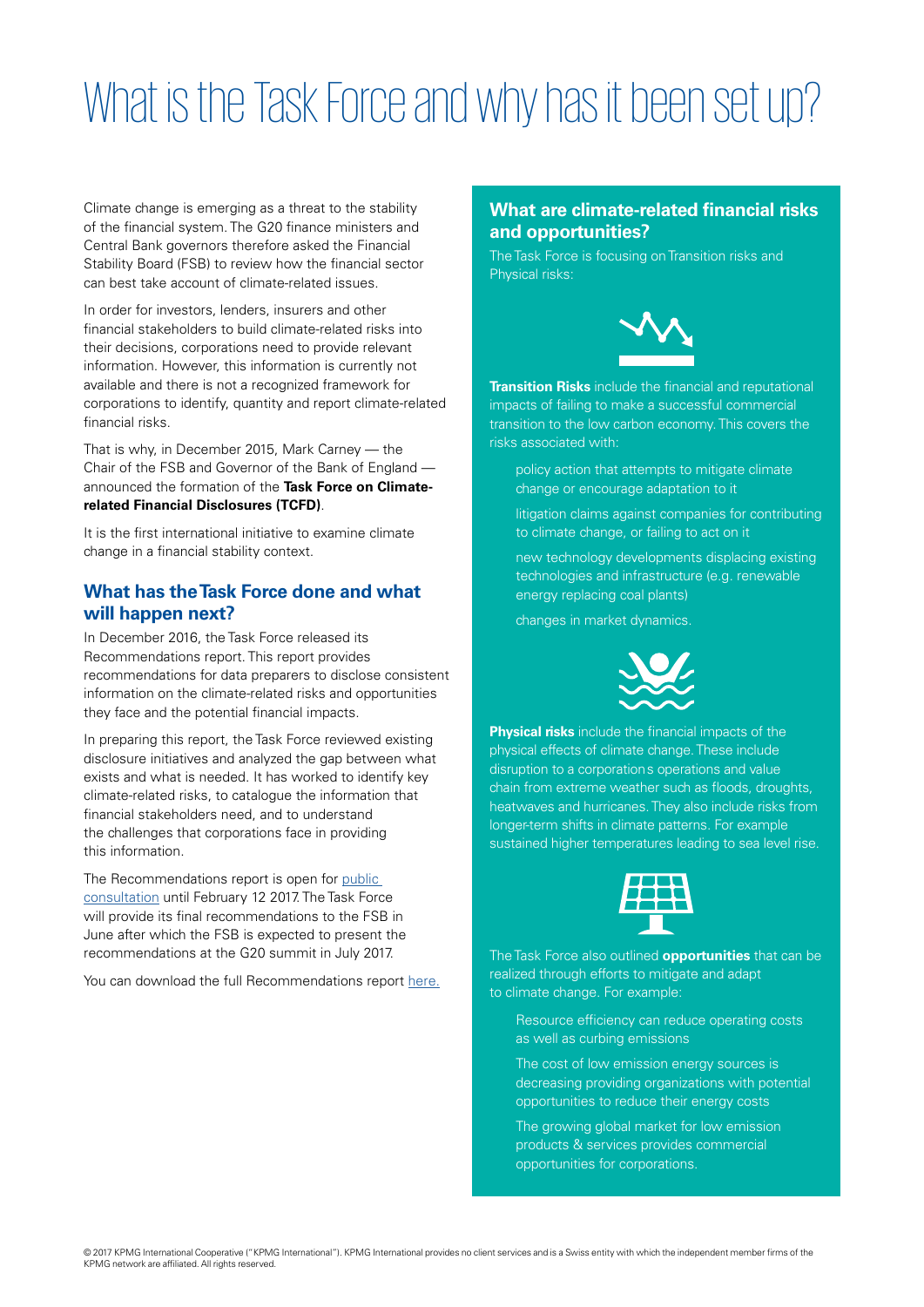# What has the Task Force recommended?

The Task Force has developed a set of recommendations that are applicable to organizations in any sector or country.

They offer guidance on how organizations should disclose climate-related risk in mainstream (i.e. public) financial filings (i.e. annual reports).

The recommendations are designed to generate decisionuseful, forward-looking information on climate-related financial impacts and also to increase focus on the risks and opportunities related to a transition to a lower-carbon economy.

#### **Core elements of recommendations**

The recommendations are structured around four thematic areas: governance, strategy, risk management, and metrics and targets. For each element, the Task Force has defned an overarching recommendation, supported by a set of disclosures organizations should include in their reporting. See breakout box below for details.

### **Scenario analysis**

A key element of the Task Force's recommendations is that organizations should use scenario analysis to assess potential business, strategic, and financial implications of climate-related risks and opportunities and disclose those in their financial filings.

Scenario analysis can help to manage the uncertainties of climate change as, for the majority of organizations, the most signifcant effects of climate change will be felt in the medium to long term and the timing and magnitude of these are difficult to predict.

The Task Force encourages companies to select a set of scenarios, to include a scenario that assumes global warming of 2°C in addition to 2 or 3 others, and to disclose how the organization's strategy and financial plans may be affected under the scenarios.

At this stage, the Task Force recognizes that analysis will be largely qualitative. However, for organizations with the most significant risks, the Task Force recommends some level of quantitative analysis, if possible. It also encourages such companies to disclose key inputs and assumptions related to their scenario analysis to allow users to understand the process and its limitations.

### **Principles**

The recommendations establish a set of principles that are likely to shape the future expectations of investors, lenders, insurers and other data users.

Firstly, climate-related financial risk needs to be called out as an issue for Board attention. Secondly, corporations need to thoroughly assess their climate-related fnancial risks and opportunities ideally through scenario planning. Thirdly, corporations need to adapt their existing ERM/risk management processes to be effective at identifying and managing climate-related fnancial risk. Finally, data users and data preparers must work together to develop effective and decision-useful climate-related risk reporting metrics.

## **Summary of recommended disclosures**



© 2017 KPMG International Cooperative ("KPMG International"). KPMG International provides no client services and is a Swiss entity with which the independent member frms of the KPMG network are affliated. All rights reserved.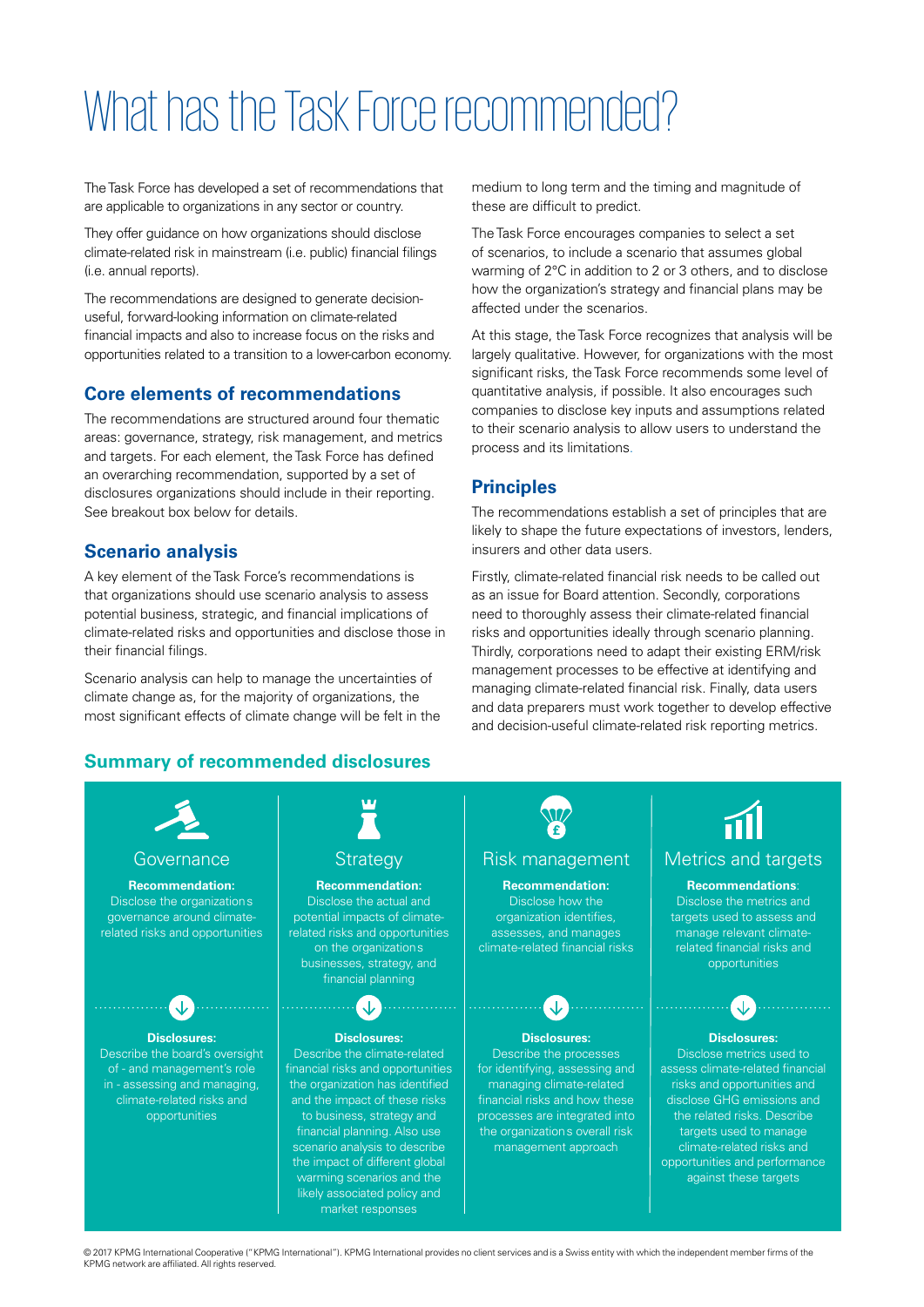# What does this mean for KPMG member firm clients?

Few corporations currently disclose climate-related financial risks. But that is set to change. Simply put, investors, lenders and insurers need much more, and much better, information on the fnancial risks corporations face from climate change.

The Task Force on Climate-related Financial Disclosures is a potential game changer. It has serious credibility with the involvement of the G20, the FSB and some of the biggest names in the global financial community.

The guidelines that have emerged, while voluntary, are likely — with the imprimatur of the FSB — to be accepted as de-facto global best practice. Or, at the very least, they will be used by regulators and stock exchanges to determine local standards. Board directors, as part of their fiduciary duty, will be expected to ensure they are applied so that the corporation reports appropriately on climate-related risk along with other material risks.

This is the start of the process. But as the impacts of climate change and the associated financial risks to business become more and more apparent, the financial sector's quest for decision-useful risk disclosure will become ever more urgent.

What can KPMG clients do to prepare? Our advice is to start now with a full assessment of where climate-related risk lies within the organization, with a focus on the transition and physical risks prioritized by the Task Force.

We also recommend that corporations assess the current state of their processes and data quality for identifying and reporting climate-related risks. This will include systems for reporting carbon emissions and progress against carbon reduction targets, but will have to go further to translate this data into fnancial risks. Assessing the linkage of climate change to risk management and scenario analyses will be critical in light of the Task Force's recommendations.

Understanding climate-related risks and building them into financial reporting will be challenging. So - while there is no immediate requirement to disclose the information publicly – take this time to get ahead. This way, in a few years when climate risk reporting becomes mainstream practice, you will be prepared.

### **For further information contact:**



# **Wim Bartels**

TCFD member and Partner, Corporate Reporting, KPMG in the Netherlands

[bartels.wim@kpmg.nl](mailto:bartels.wim@kpmg.nl) 

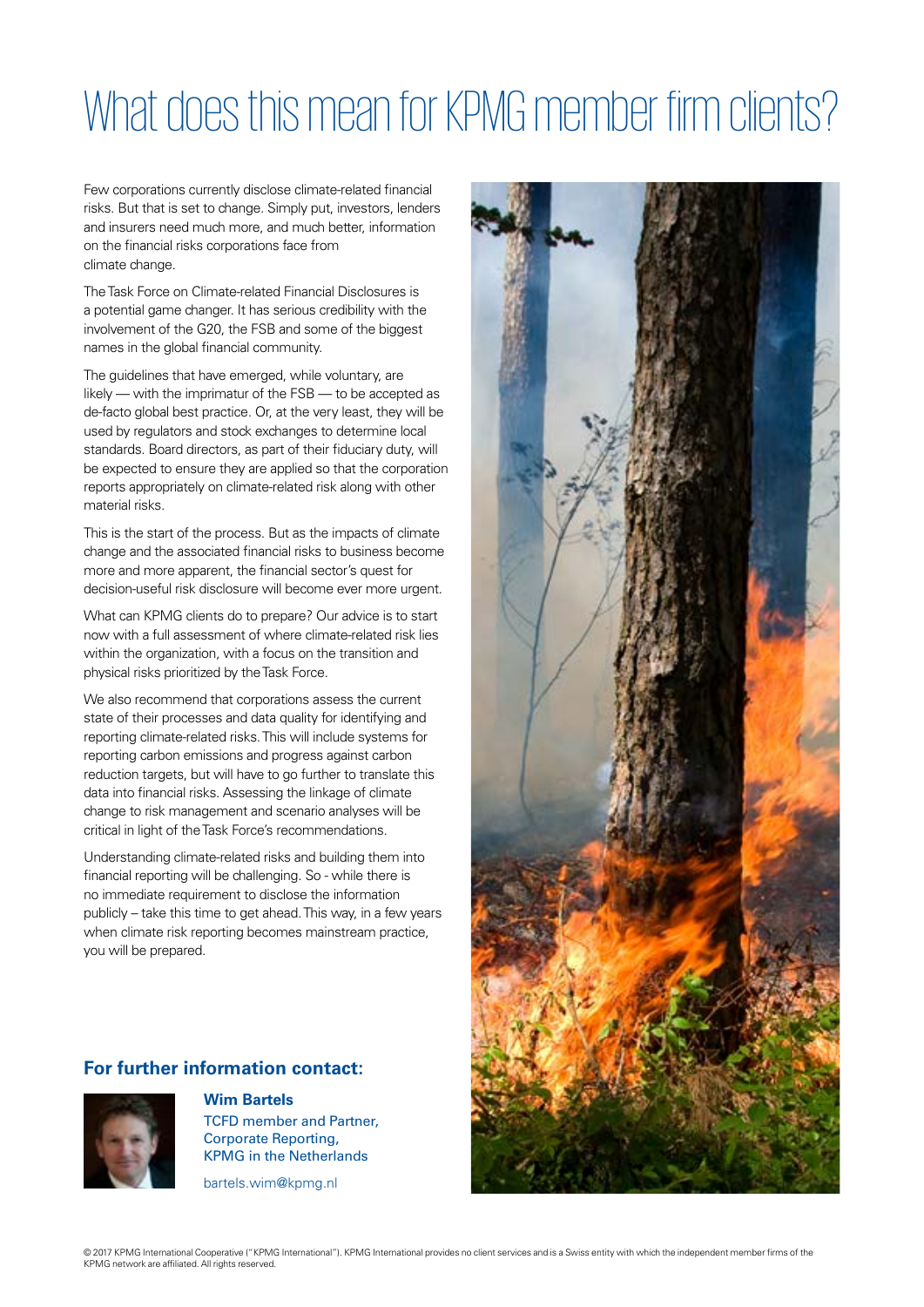# Who is on the Task Force?

The Task Force on Climate-related Financial Disclosures is an industry-led effort, chaired by Michael Bloomberg. It has 32 global members representing both users and preparers of disclosures covering a broad range of sectors and financial markets.

| <b>Vice Chairs</b>       |                                                                                            |                                          |
|--------------------------|--------------------------------------------------------------------------------------------|------------------------------------------|
| Denise Pavarina          | <b>Executive Director</b>                                                                  | <b>Banco Bradesco</b>                    |
| <b>Graeme Pitkethly</b>  | <b>Chief Financial Officer</b>                                                             | Unilever                                 |
| <b>Christian Thimann</b> | Group Head of Strategy and Public Affairs, Sustainability<br>and Public Affairs            | <b>AXA</b>                               |
| Yeo Lian Sim             | <b>Special Adviser</b>                                                                     | Singapore Exchange                       |
| <b>Data Users</b>        |                                                                                            |                                          |
| Matt Arnold              | Managing Director and Global Head of Sustainable Finance                                   | JPMorgan Chase & Co.                     |
| <b>Bruno Bertocci</b>    | Managing Director, Head of Sustainable Investors                                           | <b>UBS Asset Management</b>              |
| David Blood              | <b>Senior Partner</b>                                                                      | <b>Generation Investment Management</b>  |
| <b>Stephanie Leaist</b>  | Managing Director, Head of Sustainable Investing                                           | Canada Pension Plan Investment Board     |
| <b>Mark Lewis</b>        | Managing Director, Head of European Utilities                                              | <b>Barclays</b>                          |
| <b>Eloy Lindeijer</b>    | Chief, Investment Management                                                               | <b>PGGM</b>                              |
| Ruixia Liu               | General Manager, Risk Department                                                           | Industrial and Commercial Bank of China  |
| Masaaki Nagamura         | Head, Corporate Social Responsibility                                                      | <b>Tokio Marine Holdings</b>             |
| <b>Martin Skancke</b>    | <b>Chair, Risk Committee Storebrand and Chair</b>                                          | Principles for Responsible Investment    |
| <b>Andreas Spiegel</b>   | <b>Head of Group Sustainability</b>                                                        | Swiss Re                                 |
| Steve Waygood            | Chief Responsible Investment Officer                                                       | <b>Aviva Investors</b>                   |
| Deborah Winshel          | Managing Director, Global Head of Impact Investing                                         | <b>BlackRock</b>                         |
| <b>Data Preparers</b>    |                                                                                            |                                          |
| Liliana Franco           | Director, Accounting Organization<br>and Methods                                           | Air Liquide Group                        |
| Koushik Chatterjee       | Group Executive Director, Finance and Corporate                                            | <b>Tata Steel</b>                        |
| Udo Hartmann             | Senior Manager, Group Environmental Protection<br>& Energy Management                      | Daimler                                  |
| <b>Neil Hawkins</b>      | Corporate Vice President and Chief Sustainability Officer                                  | The Dow Chemical Company                 |
| <b>Thomas Kusterer</b>   | <b>Chief Financial Orricer</b>                                                             | <b>EnBW</b>                              |
| Giuseppe Ricci           | Chief Refining & Marketing Officer                                                         | Eni                                      |
| <b>Fiona Wild</b>        | Vice President, Climate Change and Sustainability                                          | <b>BHP Billiton</b>                      |
| <b>Other Experts</b>     |                                                                                            |                                          |
| Jane Ambachtsheer        | Partner, Chair - Responsible Investment                                                    | Mercer                                   |
| <b>Wim Bartels</b>       | Partner, Corporate Reporting                                                               | <b>KPMG</b>                              |
| <b>Richard Cantor</b>    | <b>Chief Risk Officer</b>                                                                  | Moody's                                  |
| <b>Eric Dugelay</b>      | Global leader, Sustainability Services                                                     | <b>Deloitte</b>                          |
| Diane Larsen             | Audit Partner, Global Professional Practice                                                | EY                                       |
| <b>Michael Wilkins</b>   | Managing Director, Global Head of Environmental<br>& Climate Risk Research                 | <b>Standard and Poors Global Ratings</b> |
| Jon Williams             | Partner, Sustainability and Climate Change                                                 | PwC                                      |
| <b>Special Advisors</b>  |                                                                                            |                                          |
| <b>Russell Picot</b>     | Chair, Audit and Risk Committee, LifeSight Former Group Chief<br><b>Accounting Officer</b> | <b>HSBC</b>                              |

© 2017 KPMG International Cooperative ("KPMG International"), a Swiss entity. Member firms of the KPMG network of independent firms are affiliated with KPMG International.<br>KPMG International provides no client services. No